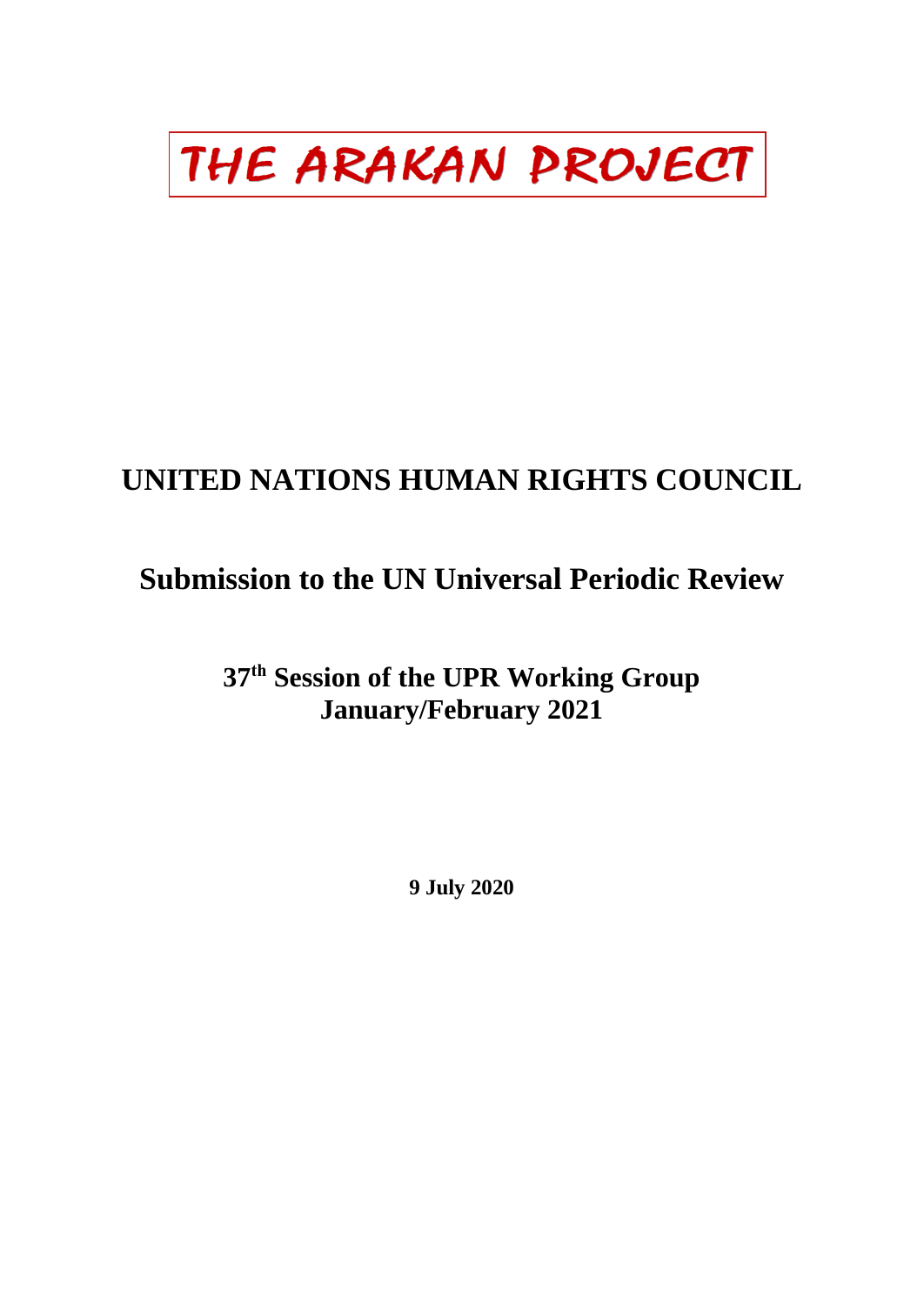#### **A. INTRODUCTION**

1. The Arakan Project (AP) is a human rights organization based in Thailand, which, since 1999, has specialized in monitoring and documenting the situation of the Rohingya community, a predominantly Muslim ethnic and linguistic minority in Rakhine State of Myanmar. The Arakan Project has regularly submitted its findings to relevant UN human rights bodies and mechanisms  $1$ 

2. This submission focuses in particular on the situation of the Rohingya living in northern Rakhine State in the townships of Buthidaung, Maungdaw, and Rathedaung. It is based on research by The Arakan Project, which is conducted on an ongoing basis through a network of field researchers and sources on the ground in Myanmar. It covers a wide range of issues relevant to the situation of the Rohingya in northern Rakhine State, including Myanmar's progress on implementing recommendations accepted during the last UPR, ongoing concerns about the country's legislative and institutional framework and cooperation with human rights mechanisms, as well as the government's implementation of its human rights obligations in practice.<sup>[2](#page-1-1)</sup> The submission makes a series of recommendations aimed at improving respect, protection, and fulfilment of the rights of the Rohingya community in Myanmar.

#### **B. INTERNATIONAL OBLIGATIONS AND COOPERATION WITH HUMAN RIGHTS MECHANISMS**

#### **Follow up to the previous review**

3. The situation of the Rohingya population has deteriorated significantly since Myanmar's last UPR. In October and November 2016, and again from 25 August 2017, the Myanmar security forces launched a violent campaign of ethnic cleansing against Rohingya civilians living in northern Rakhine State, ostensibly in response to attacks on police posts by armed group the Arakan Rohingya Salvation Army (ARSA). More than 800,000 fled mass killings, widespread rape and sexual violence, arson and destruction of Rohingya villages and other serious crimes.

-

<span id="page-1-0"></span><sup>&</sup>lt;sup>1</sup>The Arakan Project's engagement with UN human rights mechanisms include submissions to the Universal Periodic Review (1<sup>st</sup> and 2<sup>nd</sup> cycles), the CEDAW and CRC Committees, and briefings to UN Special Procedures, including the UN Special Rapporteur on the human rights situation in Myanmar, the UN International Fact-Finding Mission. Most recently, in 2016 The Arakan Project submitted a shadow report to the CEDAW Committee - See *Key issues concerning the situation of stateless Rohingya women and girls in Rakhine State, Myanmar – Submission to the Committee on the Elimination of Discrimination against Women (CEDAW) For the Examination of the combined 4th and 5th periodic State Party Reports*, 10 June 2016. [https://tbinternet.ohchr.org/Treaties/CEDAW/Shared%20Documents/MMR/INT\\_CEDAW\\_NGO\\_MMR\\_24280\\_](https://tbinternet.ohchr.org/Treaties/CEDAW/Shared%20Documents/MMR/INT_CEDAW_NGO_MMR_24280_E.pdf) [E.pdf](https://tbinternet.ohchr.org/Treaties/CEDAW/Shared%20Documents/MMR/INT_CEDAW_NGO_MMR_24280_E.pdf)

<span id="page-1-1"></span><sup>&</sup>lt;sup>2</sup> Specifically, it includes information pertaining to the rights to equality and non-discrimination; the rights of minorities and indigenous persons; the right to life, liberty and security of the persons; fundamental freedoms and the right to participate in public life; freedom of movement; economic, social and cultural rights including the right to adequate standard of living, the right to health, and the right to education.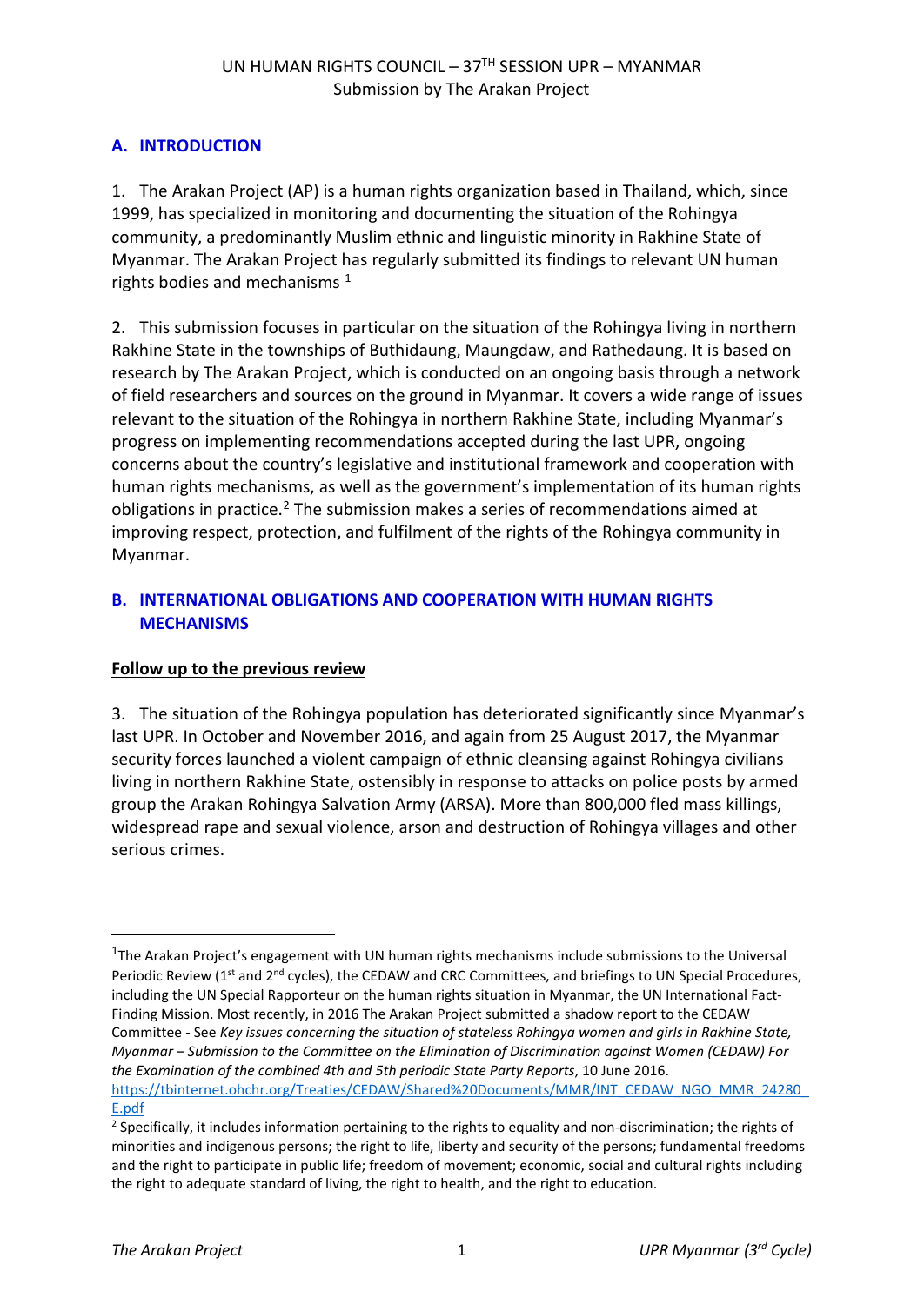4. Meanwhile, the government claim to have implemented 81 of the 88 recommendations made by the Advisory Commission on Rakhine State led by the late Kofi Annan, however as detailed below, the situation for the Rohingya remains deeply concerning.<sup>[3](#page-2-0)</sup>

5. During its  $2<sup>nd</sup>$  cycle UPR in November 2015. Myanmar rejected all 27 recommendations specifically relating to the rights of the Rohingya.<sup>[4](#page-2-1)</sup> The government also rejected broader recommendations which – if implemented – could have improved respect for and protection of Rohingyas' rights, for example, by ensuring effective birth registration,<sup>[5](#page-2-2)</sup> or taking specific action to combat hate speech and incitement to violence.<sup>[6](#page-2-3)</sup> While Myanmar accepted recommendations to investigate human rights violations,<sup>[7](#page-2-4)</sup> impunity remains deeply entrenched and has only facilitated further abuses against the Rohingya.

#### **Cooperation with UN human rights mechanisms**

6. Since December 2017 the Myanmar authorities have denied access to the country to the UN Special Rapporteur on the situation of human rights in Myanmar.<sup>[8](#page-2-5)</sup> It is unclear whether the new mandate holder will be granted access. The government also refused to cooperate with the UN-established Independent International Fact-Finding Mission for Myanmar (IIFFM), and has rejected the establishment of the Independent Investigative Mechanism for Myanmar (IIMM). Meanwhile, the Office of the High Commissioner for Human Rights (OHCHR) has been unable to establish a permanent presence in the country.

7. In October 2017 Myanmar ratified the International Covenant on Economic, Social, and Cultural Rights, although as described below, has yet to fulfil its obligations under the treaty with respect to the rights of the Rohingya.<sup>[9](#page-2-6)</sup> Although the Myanmar government engaged with the CEDAW review in 2016, and the Special CEDAW session in 2018, it is overdue in submitting its report to the Committee on the Rights of the Child.

1

<span id="page-2-0"></span><sup>&</sup>lt;sup>3</sup> The Advisory Commission on Rakhine State was established by State Counsellor Aung San Suu Kyi in 2016, shortly after coming to power. The Commission was mandated to examine and make recommendations aimed at addressing the situation in Rakhine State and presented its final report on 24 August 2017, hours before the ARSA attacks.

<span id="page-2-1"></span><sup>4</sup> A/HRC/31/13, recommendations 145.8. (Guatemala); 145.27 (Saudi Arabia); 145.30 (Slovenia); 145.39-145.53 (Sudan, Luxembourg, Pakistan, Sudan, Senegal, Costa Rica, Argentina, Libya, Oman, Belgium, Malaysia, Djibouti, Egypt, Luxembourg, and Saudi Arabia), 145.55-145.56 (Iceland and Saudi Arabia), 145.60-145.66 (Malaysia, Saudi Arabia, Australia, Netherlands, United Kingdom of Great Britain and Northern Ireland, Sweden, and United States of America).

<span id="page-2-2"></span><sup>5</sup> A/HRC/31/13, recommendations 144.52-144.54 (Albania, Paraguay, and Canada).

<span id="page-2-4"></span><span id="page-2-3"></span><sup>&</sup>lt;sup>6</sup> A/HRC/31/13, recommendations 144.49 (Nigeria), 144.51 (Algeria), and 145.12 (Norway),  $7$  A/HRC/31/13, recommendations 143.77-143.82 (Finland, Iceland, Senegal, Lithuania, and Argentina).

<span id="page-2-5"></span><sup>8</sup> United Nations, Myanmar refuses access to UN Special Rapporteur, 17 December 2017, <https://www.ohchr.org/EN/NewsEvents/Pages/DisplayNews.aspx?NewsID=22553>

<span id="page-2-6"></span><sup>9</sup> See UN: Status of Treaties, ICESCR[, https://treaties.un.org/Pages/ViewDetails.aspx?src=IND&mtdsg\\_no=IV-](https://treaties.un.org/Pages/ViewDetails.aspx?src=IND&mtdsg_no=IV-3&chapter=4&clang=_en)[3&chapter=4&clang=\\_en](https://treaties.un.org/Pages/ViewDetails.aspx?src=IND&mtdsg_no=IV-3&chapter=4&clang=_en)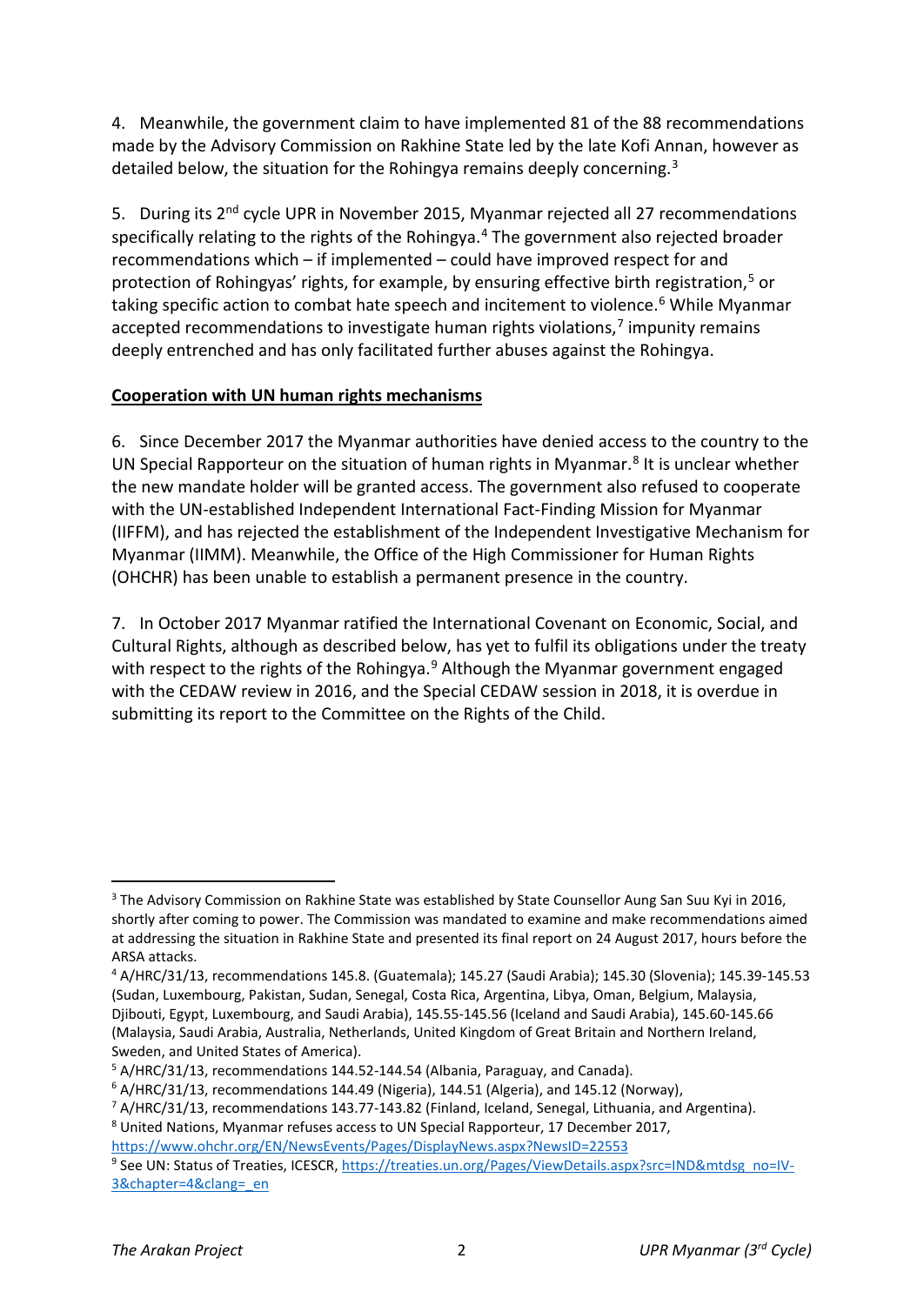#### **C. NATIONAL HUMAN RIGHTS FRAMEWORK**

#### **Citizenship Law**

8. Much of the discrimination against the Rohingya community stems from their lack of legal status, and they remain deprived of their right to a nationality as a result of the 1982 Citizenship Law, $^{10}$  $^{10}$  $^{10}$  which has been applied in a discriminatory way. The law identifies three categories of citizens: (Full) citizens, Associate citizens, and Naturalized citizens, each with different sets of rights. (Full) citizens or citizens by birth are mostly those belonging to the 135 "national races" settled in Myanmar before 1823 according to the government; the Rohingya are not included. Naturalized citizenship – which can be revoked at any time – requires fulfilling stringent requirements including tracing lineage for three generations, fluency in one of the recognised national languages, and being of "sound mind" and "good character". [11](#page-3-1) The UN, international NGOs, and others have long called for the law to be amended in line with international standards, however the administration has shown no intention of doing so.

#### **Impunity**

9. Myanmar's legal framework is inadequate to ensure accountability for violations committed by the Myanmar military. Under the 2008 Constitution, the military is not subject to civilian oversight and has total control of its own judicial processes. Domestic efforts to investigate crimes against the Rohingya in 2016 and from August 2017 have lacked independence and impartiality and have often been accompanied by threats and intimidation.<sup>[12](#page-3-2)</sup> The full report of the Independent Commission of Enquiry (ICOE), established by the government to investigate allegations of abuse from 25 August 2017, has yet to be made public.

10. Military-led investigations also underscore the lack of transparency and accountability for abuses against Rohingya. In April 2018, ten Myanmar soldiers were imprisoned for seven years by a court martial for the killing of 10 Rohingya men and boys in Inn Din, Maungdaw Township.[13](#page-3-3) They were released in November 2018 after being pardoned by Commander-in-Chief Senior General Min Aung Hlaing.[14](#page-3-4) On 30 June 2020, the military announced a court martial had found three military personnel guilty of "weaknesses in following instructions" for "incidents" in Gu Dar Pyin, Buthidaung Township.[15](#page-3-5) No details were given about their

1

<span id="page-3-0"></span><sup>&</sup>lt;sup>10</sup> The 1982 Citizenship Law can be accessed at:<http://www.refworld.org/docid/3ae6b4f71b.html>

<span id="page-3-1"></span><sup>&</sup>lt;sup>11</sup> 1982 Citizenship Law, Article 44.

<span id="page-3-2"></span><sup>12</sup> See for example, The Arakan Project, *Investigation Commissions to whitewash atrocities? The need for an independent international investigation mechanism*, 15 March 2017,

[https://www.burmalibrary.org/docs23/The\\_need\\_for\\_an\\_independent\\_international\\_investigation\\_mechanis](https://www.burmalibrary.org/docs23/The_need_for_an_independent_international_investigation_mechanism.pdf) [m.pdf](https://www.burmalibrary.org/docs23/The_need_for_an_independent_international_investigation_mechanism.pdf)

<span id="page-3-3"></span><sup>13</sup> *Reuters*, "Exclusive: Myanmar soldiers jailed for Rohingya killings freed after less than a year", 27 May 2019, [https://www.reuters.com/article/us-myanmar-rohingya-soldiers-exclusive/exclusive-myanmar-soldiers-jailed-](https://www.reuters.com/article/us-myanmar-rohingya-soldiers-exclusive/exclusive-myanmar-soldiers-jailed-for-rohingya-killings-freed-after-less-than-a-year-idUSKCN1SX007)

<span id="page-3-4"></span> $14$  According to Article 343 of the 2008 Constitution, the Commander-in-Chief of the Defense Services is the final arbiter of military justice.

<span id="page-3-5"></span><sup>&</sup>lt;sup>15</sup> Gu Dar Pyin was the site of a massacre of Rohingya civilians on 27-28 August 2017, which was well documented by the UN Fact Finding Mission and others.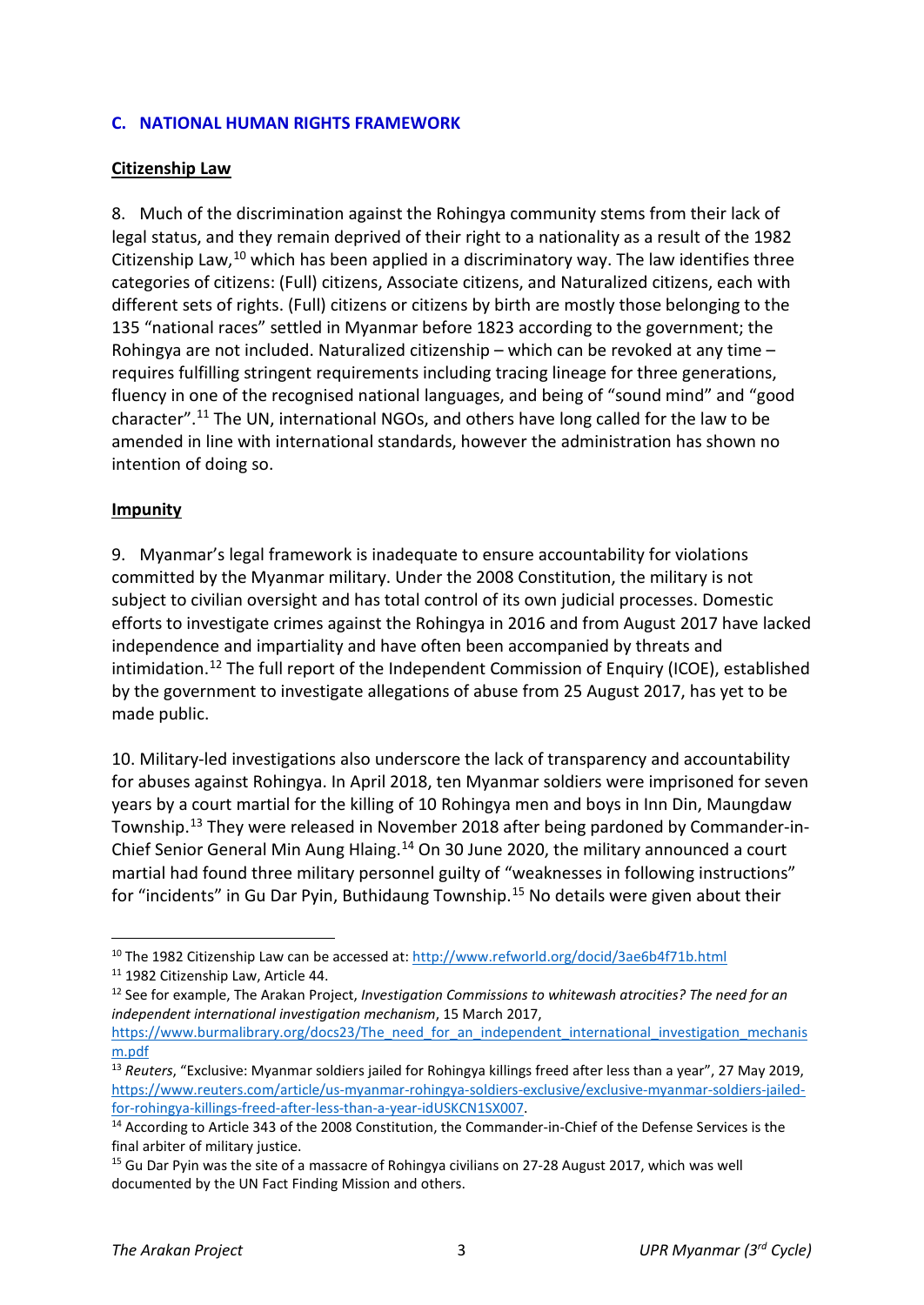ranks, the crimes of which they were found guilty, and what punishment – if any – had been imposed[.16](#page-4-0) The Arakan Project has previously documented intimidation against villagers questioned during the investigation.

#### **D. IMPLEMENTATION OF INTERNATIONAL HUMAN RIGHTS OBLIGATIONS**

#### **Citizenship "verification" process**

11. During the 2<sup>nd</sup> cycle UPR of Myanmar, The Arakan Project and others expressed concern about the discriminatory citizenship "verification" process, in which Rohingya are required to apply for a National Verification Card (NVC) as a first step towards being recognized as citizens. These concerns remain. The government continues to insist that Rohingya undergo a "verification" process, which is not only discriminatory and denies their right to selfidentify, but also extremely bureaucratic, lengthy, and subject to heavy fees. Few Rohingya who have undergone the process have been granted citizenship, and when they have – either as full or naturalized citizens  $-$  they are identified as "Bengali".<sup>[17](#page-4-1)</sup>

12. Authorities have at times used violence or the threat of violence to force Rohingya to apply for the NVC. However, a more common tactic has been to increase restrictions on their movement to pressure them to accept the NVC; without the card, Rohingya are further limited in their ability to access education, healthcare, and livelihood opportunities.<sup>[18](#page-4-2)</sup> Consequently, more and more Rohingya have been left with no choice but to accept the NVC.

#### **Restrictions on freedom of movement**

13. The authorities continue to impose arbitrary and discriminatory restrictions on Rohingyas' freedom of movement. Since November 2019, possession of an NVC has become mandatory to travel through checkpoints in Maungdaw Township – even for patients seeking medical treatment in Maungdaw town. At times, bribes and even a Village Departure Certificate –previously required for travel within a township – are no longer accepted. While travel within Buthidaung Township is still possible without an NVC, payment of bribes is usually required. Rohingyas holding NVCs are permitted to travel between Maungdaw and Buthidaung Townships, however those without the card are still required for apply for a 'Form 4' – a travel permit mandatory for Rohingya travelling

1

<span id="page-4-0"></span><sup>16</sup> Human Rights Watch, *Myanmar: Court Martial Latest Accountability Sham: Convictions Obscure Widespread Military Impunity,* 3 July 2020[, https://www.hrw.org/news/2020/07/03/myanmar-court-martial-latest-](https://www.hrw.org/news/2020/07/03/myanmar-court-martial-latest-accountability-sham)

<span id="page-4-2"></span><span id="page-4-1"></span>[accountability-sham.](https://www.hrw.org/news/2020/07/03/myanmar-court-martial-latest-accountability-sham)<br><sup>17</sup> The term 'Bengali' is used in Myanmar to deny Rohingyas' identity and imply they are migrants from Bangladesh. Research by The Arakan Project indicates that the citizenship "verification" process is arbitrary, depending essentially on the payment of exorbitant informal fees. In one case documented by the organization, an individual who was granted full citizenship allegedly paid more than 20 million Kyat in bribes, while others only received naturalized citizenship despite having submitted the same documentary evidence with a lesser amount of money. In addition, research by The Arakan Project indicates that since the end of September the Immigration Office in Buthidaung has refused to accept new citizenship applications and the Village Tract authorities stopped issuing recommendation letters necessary for the application process. <sup>18</sup> For example, The Arakan Project field research indicates permission for fishing and vehicle registration renewal are contingent on holding an NVC.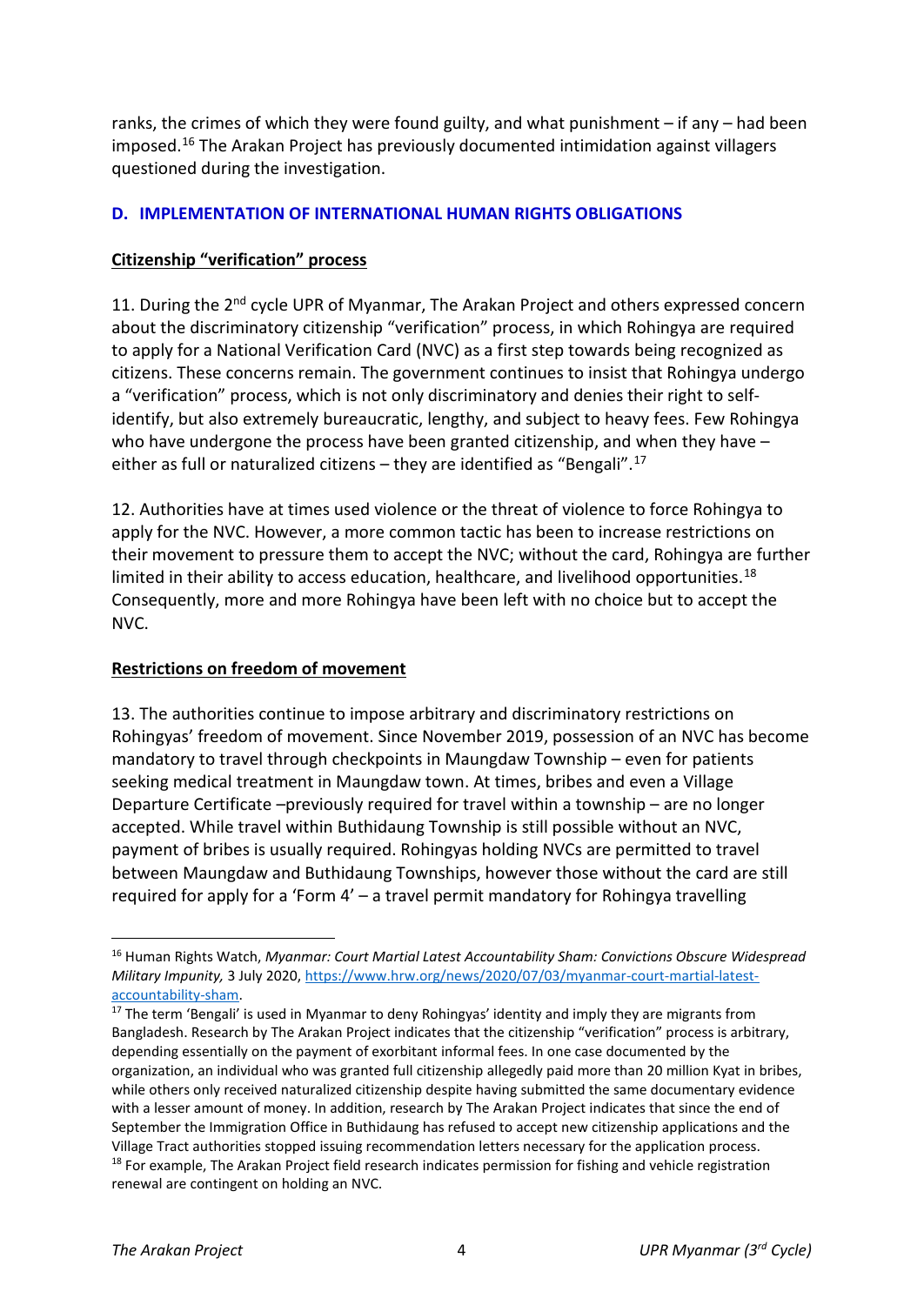between townships in Rakhine State and to other parts of the country. Those travelling with a 'Form 4' remain subject to extortion and the threat of violence at checkpoints.

14. Rohingya who travel without official permission risk arrest and imprisonment. Myanmar authorities have detained Rohingyas leaving Rakhine State overland and found in other parts of the country, as well as Rohingya returning from Bangladesh.[19](#page-5-0) Rohingya children have been sent to youth rehabilitation centres. On 20 April 2020, more than 800 detained Rohingya were released; [20](#page-5-1) however, on 23 June 2020, 16 Rohingya were detained in Ayeyarwady Region, while, in July, 11 Rohingya re-entering Myanmar from Bangladesh were jailed for six months.<sup>[21](#page-5-2)</sup>

#### **Population checks**

15. The Myanmar authorities continue to conduct discriminatory annual Rohingya population checks in northern Rakhine State, the most recent of which began in November 2019. During these checks – known as 'household list updating' – authorities check Rohingya household lists, photographing each family as a group and individually and recording any absences. The population checks are accompanied by extortion and informal fees, in particular for adding new-borns to the household list, or preventing absent family members' names from being deleted.<sup>[22](#page-5-3)</sup>

#### **Child registration and birth certificates**

16. Rohingya in northern Rakhine State continue to face restrictions in registering new-born children on their household lists, and parents without official documentation are required to first apply for an NVC in addition to paying bribes to submit the registration application. Whenever Rohingya children are given birth certificates, their ethnicity is listed as 'Bengali'.

#### **Political disenfranchisement**

17. Rohingyas were ineligible to vote in the 2015 general election, despite having been able to vote in previous elections, and those who applied to run as parliamentary candidates were refused on the basis of discriminatory citizenship criteria. With general elections scheduled for 8 November 2020, it is expected that Rohingya will once again be prevented from participating.

-

<span id="page-5-0"></span><sup>19</sup> See for example *Radio Free Asia (RFA)*, "Myanmar Court Jails 15 Rohingya For Two Years For Trying to Flee Country", 6 March 2020[, https://www.rfa.org/english/news/myanmar/rohingya-jailed-03062020155637.html;](https://www.rfa.org/english/news/myanmar/rohingya-jailed-03062020155637.html) Frontier Myanmar, "No exit: Rohingya jailed en masse for escaping Rakhine", 15 January 2020, <https://www.frontiermyanmar.net/en/no-exit-rohingya-jailed-en-masse-for-escaping-rakhine/>

<span id="page-5-1"></span><sup>20</sup> *AFP in The Straits Times*, "Coronavirus: Myanmar ships 800 freed Rohingya prisoners back to Rakhine", 20 April 2020[, https://www.straitstimes.com/asia/se-asia/coronavirus-myanmar-ships-800-freed-rohingya](https://www.straitstimes.com/asia/se-asia/coronavirus-myanmar-ships-800-freed-rohingya-prisoners-back-to-rakhine)[prisoners-back-to-rakhine](https://www.straitstimes.com/asia/se-asia/coronavirus-myanmar-ships-800-freed-rohingya-prisoners-back-to-rakhine)

<span id="page-5-2"></span><sup>21</sup> *D*e*velopment Media Group (DMG)*, "Maungdaw Twsp Court sentences 11 unlawful entrants to six months in prison", 3 July 2020, [https://www.dmediag.com/news/1678-11-3-md-dsc.](https://www.dmediag.com/news/1678-11-3-md-dsc)

<span id="page-5-3"></span> $22$  For many Rohingya, in particular children, household lists are the only official record of their residence in Myanmar. Deletion from the household list will make it extremely difficult for Rohingya who have fled Myanmar to return to the country.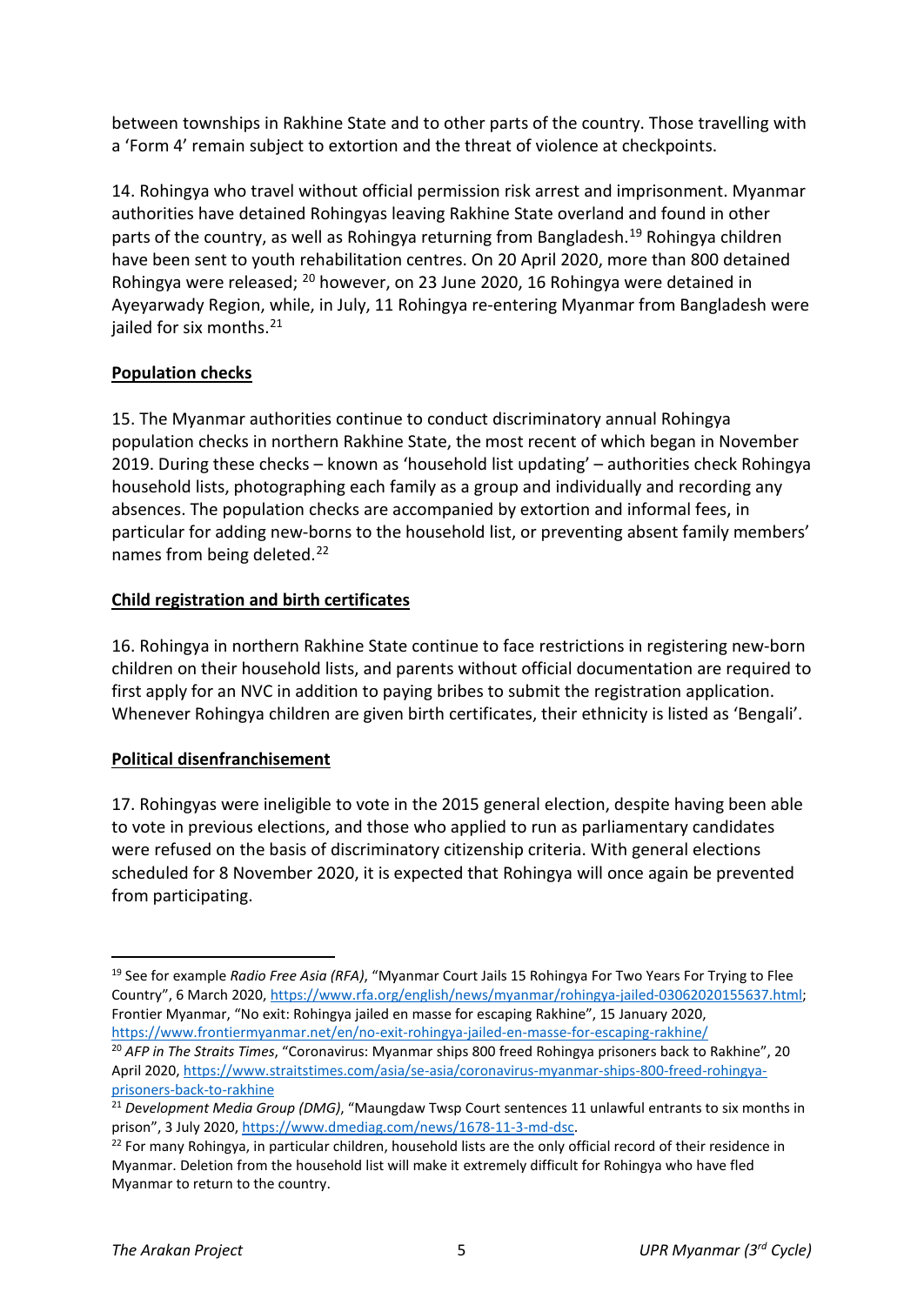#### **International crimes and conflict-related abuses**

18. The Rohingya have been subjected to serious violations – murder, rape and sexual violence, torture and ill-treatment, arrest and detention, enforced disappearances, and forcible deportation – committed by Myanmar security forces in the context of the 2016 and 2017 military campaigns. Many of these crimes have been well-documented by IIFFM, the Arakan Project, and others. The IIFFM has called for senior officials to be investigated and prosecuted for genocide, crimes against humanity, and war crimes.<sup>[23](#page-6-0)</sup> and there are currently several international justice processes ongoing aimed at ensuring accountability.<sup>[24](#page-6-1)</sup>

19. Since the start of 2019, the Rohingya have increasingly been caught up in the escalating conflict between the Myanmar military and the Arakan Army (AA). The Arakan Project has documented the killing of Rohingya civilians – often resulting from indiscriminate artillery fire by the Myanmar military – as well as death and serious injury resulting from landmines, and explosive remnants of war used by both parties to the conflict.<sup>[25](#page-6-2)</sup> The military has also recruited Rohingya civilians – primarily men and boys – to forced labour, including sentry duty, repair and construction work.<sup>[26](#page-6-3)</sup> Rohingya have also been forced to support military operations by acting guides and transporting soldiers and munitions, exposing them to attacks and retaliation by the AA.

20. Armed attacks, the presence of unexploded ordinances (UXOs), and forced labour have a dramatic impact on Rohingya lives, in particular as it prevents them from undertaking livelihoods activities essential for their basic survival. The ongoing conflict and persecution of remaining Rohingya make the prospect of refugee returns increasingly remote.

-

<span id="page-6-0"></span><sup>23</sup> Independent International Fact-Finding Mission on Myanmar (UN IIFFM), *Report of the detailed findings of the Independent International Fact-Finding Mission on Myanmar*, 17 September 2018.

<span id="page-6-1"></span><sup>&</sup>lt;sup>24</sup> In September 2018 the UN Human Rights Council established the International Investigative Mechanism on Myanmar to collect and preserve evidence of serious crimes in Myanmar and prepare case files for criminal prosecution. In November, the International Criminal Court authorized an investigation into forced deportation and others crimes, see International Criminal Court, "ICC judges authorise opening of an investigation into the situation in Bangladesh/Myanmar', 14 November 2019[, https://www.icc-](https://www.icc-cpi.int/Pages/item.aspx?name=pr1495)

[cpi.int/Pages/item.aspx?name=pr1495](https://www.icc-cpi.int/Pages/item.aspx?name=pr1495) . Meanwhile, the Gambia has lodged a dispute against Myanmar at the International Court of Justice, accusing it of breaching its obligations as a state party to the UN Genocide Convention. See the International Court of Justice "The Republic of The Gambia institutes proceedings against The Republic of the Union of Myanmar and asks the Court to indicate provisional measures", 11 November 2019, [https://www.icj-cij.org/files/case-related/178/178-20191111-PRE-01-00-EN.pdf.](https://www.icj-cij.org/files/case-related/178/178-20191111-PRE-01-00-EN.pdf)

<span id="page-6-2"></span> $25$  The Arakan Project documented a series of incidents in 2019 and 2020 in which Rohingya villagers from Buthidaung Township were killed or injured in unlawful and indiscriminate attacks, likely by the Myanmar military. For example, at least seven Rohingya bamboo cutters were killed and 19 wounded in a helicopter attack in a forest near Hpon Nyo Leik area on 4 April 2019 while four school children were killed and six seriously injured in an UXO explosion while collecting firewood in Teik Tu Pauk village on 7 January 2020. More recently, on 26 June 2020, a shell killed a baby carried by his father, who was also injured in Pyaing Taung village.

<span id="page-6-3"></span><sup>&</sup>lt;sup>26</sup> The practice is especially prevalent in southern Buthidaung Township, where large military contingents have been deployed to fight the Arakan Army. According to The Arakan Project interviews, village authorities received orders from the military to collect forced labourers in rotation, often for 3-4 days at a time. No food or remuneration is provided, and those who fail to attend are fined.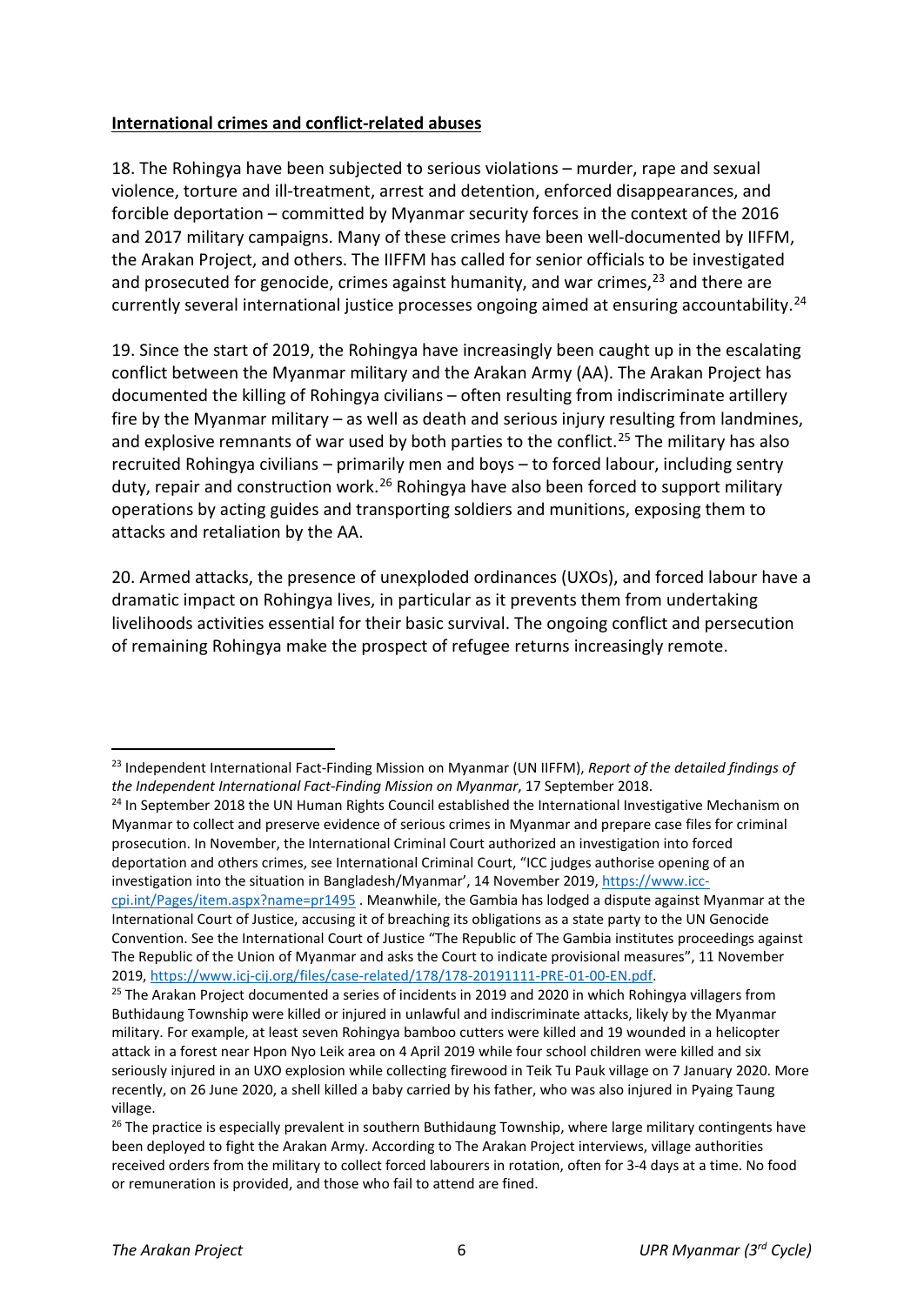#### **Access to education, healthcare, and livelihood opportunities**

21. Restrictions on movement have a serious impact on Rohingya's ability to access education, healthcare, and livelihood opportunities, further fuelling poverty and deprivation. Rohingya students in northern Rakhine State are generally unable to access higher education at university. When they are able to access medical facilities, Rohingya report discriminatory and abusive treatment. The situation is exacerbated by severe restrictions on humanitarian access to northern Rakhine State. Access is strictly controlled, irregular, and subject to bureaucratic processes. Restrictions on humanitarian access have also made it difficult for aid workers to access Rohingya communities in conflict-affected areas.

#### **Internet shutdown**

22. Since 21 June 2019, the Myanmar authorities have restricted mobile internet access in parts of northern Rakhine State and in neighbouring Chin State, ostensibly to repel the AA.<sup>[27](#page-7-0)</sup> As of May 2020, it had been lifted in Maungdaw Township, however remained in effect the eight other townships.

23. The internet shutdown has made it more difficult to document human rights violations, in particular as it applies in areas in which access for independent journalists and human rights monitors is already restricted. It has also prevented remaining Rohingya from receiving remittance money from relatives overseas, exacerbating their already precarious economic situation. The shutdown has also made it difficult for communities in affected areas to access information about COVID-19.

#### **COVID-19 related concerns**

1

24. Since March 2020, Myanmar's response to the COVID-19 pandemic has further tightened restrictions on the Rohingya, and affected their access to livelihoods. In addition, several confirmed cases of COVID-19 in Rakhine State have revitalised anti-Rohingya sentiment, with Rohingya being vilified as 'carriers of the virus',<sup>[28](#page-7-1)</sup> despite a presidential directive to prevent proliferation of hate speech.<sup>[29](#page-7-2)</sup>

<span id="page-7-0"></span><sup>&</sup>lt;sup>27</sup> Ministry of Foreign Affairs, "Statement on the temporary internet suspension in Rakhine and southern Chin States", 8 July 2020, [https://www.mofa.gov.mm/statement-on-the-temporary-internet-suspension-in-rakhine](https://www.mofa.gov.mm/statement-on-the-temporary-internet-suspension-in-rakhine-and-southern-chin-states/)[and-southern-chin-states/.](https://www.mofa.gov.mm/statement-on-the-temporary-internet-suspension-in-rakhine-and-southern-chin-states/) Initially, the shutdown was imposed in nine townships – Buthidaung, Kyauktaw, Maungdaw, Minbya, Mrauk-U, Myebon, Ponnagyun, and Rathedaung townships in Rakhine State and Paletwa Township in Chin State. It was lifted in Buthidaung, Maungdaw, Myebon, Paletwa, and Rathedaung townships on 1 September 2019 before being re-imposed on 3 February 2020.Buthidaung, Kyauktaw, Maungdaw, Minbya, Mrauk-U, Myebon, Ponnagyun, and Rathedaung townships in Rakhine State and Paletwa Township in Chin State

<span id="page-7-1"></span><sup>&</sup>lt;sup>28</sup> In early July 2020, Rohingya villagers in Maungdaw Township reported to The Arakan Project that ethnic Rakhine shop owners had refused to serve them on the grounds they don't want to be contaminated by COVID-19. Meanwhile, in June 2020, news journal *The Voice* published a racist cartoon depicting a Rohingya man crossing the border carrying a coronavirus with him, the phrase 'illegal interloper' above.

<span id="page-7-2"></span><sup>29</sup> *Republic of the Union of Myanmar Office of the President Directive No. 3/2020 13th Waning of Tagu, 1382 ME (20 April 2020) Prevention of incitement to hatred and violence (or) Prevention of proliferation of hate speech*, 20 April 2020, https://www.president-office.gov.mm/en/?q=briefing-room/news/2020/04/21/id-10007.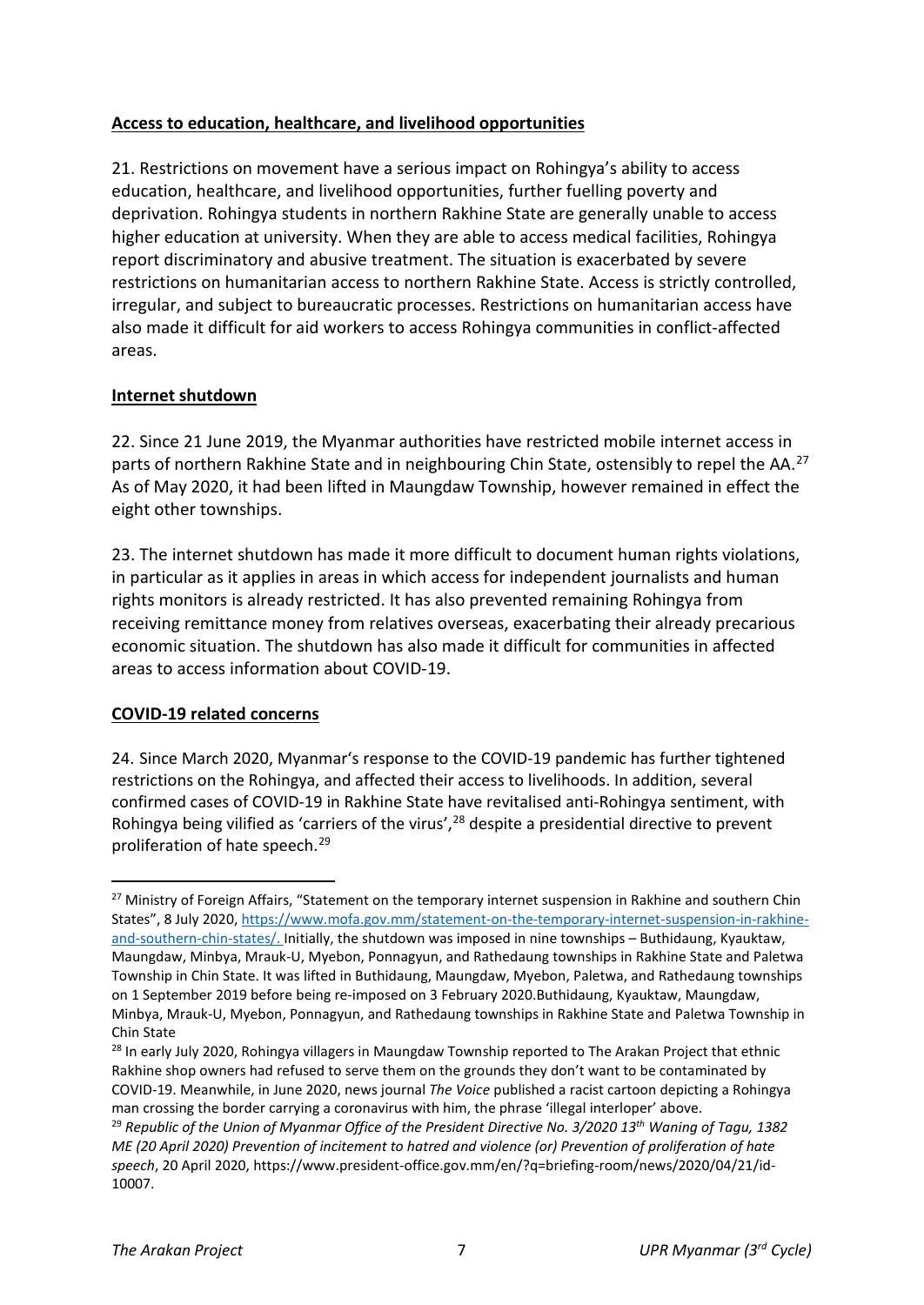#### **E. CONCLUSION AND RECOMMENDATIONS**

25. The situation in Rakhine State remains fluid and constantly evolving. By the time the UN Working Group on the Universal Periodic Review examines the human rights situation in Myanmar in early 2021, further deterioration in the situation, including for the Rohingya, is anticipated.

26. To address these concerns at the upcoming UPR of Myanmar, The Arakan Project calls on UN member States to make the following recommendations to the Government of Myanmar:

#### *Cooperation with UN human rights mechanisms and bodies*

- Fully cooperate with UN human rights mechanisms, including by granting full and unfettered access to the UN Special Rapporteur on the situation of human rights and extending an open invitation to all Special Procedures.
- Cooperate with international efforts to ensure accountability for serious crimes in Myanmar, including by granting full and unfettered access to the Independent Investigative Mechanism for Myanmar (IIMM).
- Allow the Office of the High Commissioner (OHCHR) to establish a permanent office in the country.

#### *National human rights framework*

- Take immediate action to review and reform the 1982 Citizenship Law in accordance with international standards in order to prevent and eradicate statelessness in Myanmar and bring Myanmar law into compliance with the universally respected prohibition of racial discrimination.
- Review and amend the 2008 Constitution to, *inter alia*, bring the military under civilian oversight and ensure that military personnel accused of human rights violations and crimes under international law, can be tried before independent, civilian courts.
- Ratify key international treaties, including the International Convention on the Elimination of All Forms of Racial Discrimination, the International Covenant on Civil and Political Rights, 1954 Convention relating to the Status of Stateless Persons, the 1961 Convention on the Reduction of Statelessness, and the Rome Statute of the International Criminal Court, and incorporate and implement their provisions in law, policy, and practice.

#### *Restore rights to the Rohingya*

- Immediately suspend the citizenship verification process based on the 1982 Citizenship Law and restore Rohingya's citizenship rights though a prompt and transparent process developed in consultation with the Rohingya community.
- Respect and fulfil the right of all ethnic and religious communities in Myanmar to self-identify, and remove all indicators of ethnicity and religion from identity cards, birth certificates and other supporting documentation;